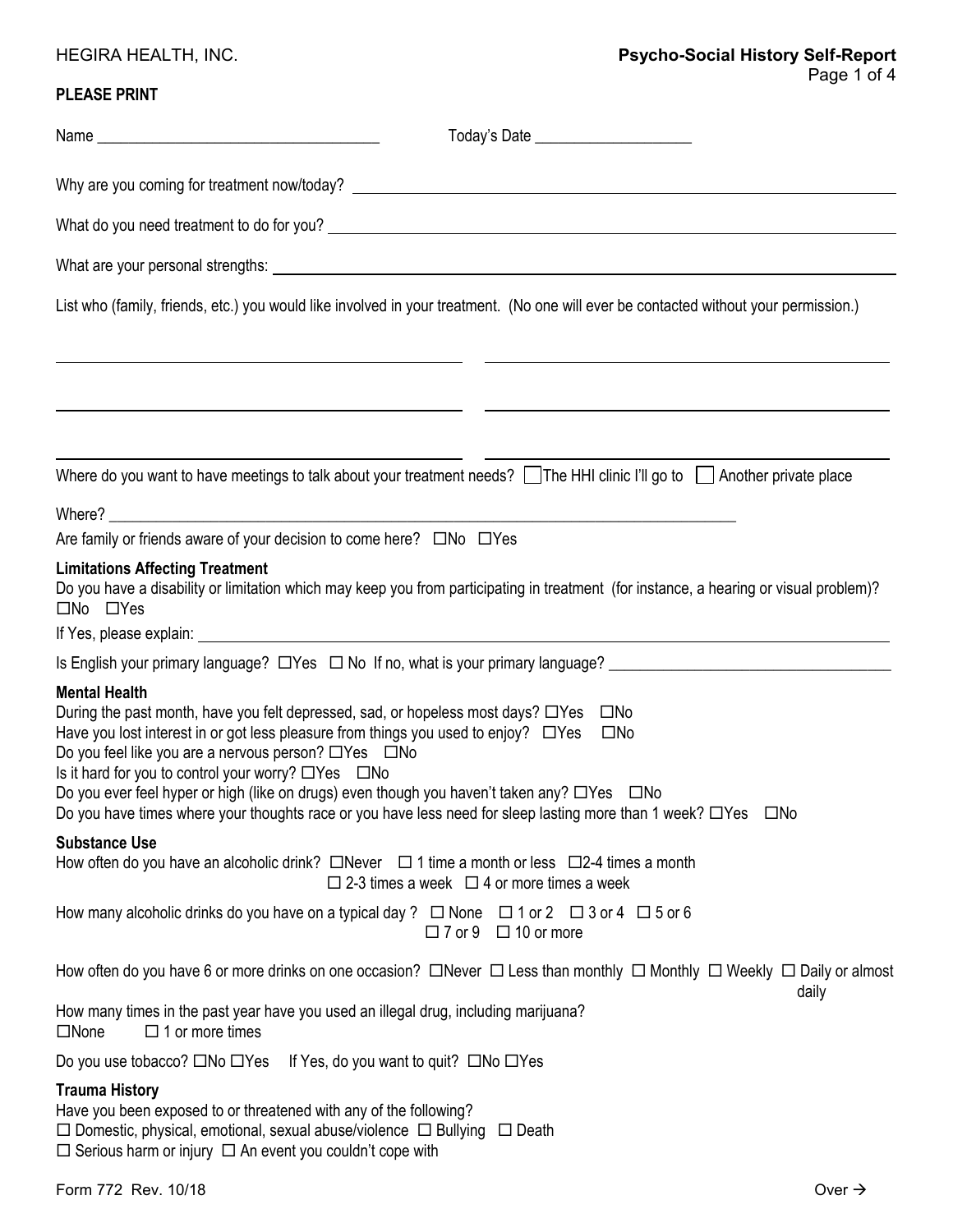Have you ever abused another person? No Yes If Yes, who, how and when:

| <b>Treatment History</b>                              |                                                                                                                                                                                                                                      |                                                                                       |                                                                                                                                                                                                                                      |
|-------------------------------------------------------|--------------------------------------------------------------------------------------------------------------------------------------------------------------------------------------------------------------------------------------|---------------------------------------------------------------------------------------|--------------------------------------------------------------------------------------------------------------------------------------------------------------------------------------------------------------------------------------|
|                                                       | Have you been in treatment before? ONo OYes If Yes:                                                                                                                                                                                  |                                                                                       |                                                                                                                                                                                                                                      |
| Mental health                                         |                                                                                                                                                                                                                                      |                                                                                       | When: _________________                                                                                                                                                                                                              |
|                                                       |                                                                                                                                                                                                                                      |                                                                                       |                                                                                                                                                                                                                                      |
| Substance use                                         |                                                                                                                                                                                                                                      |                                                                                       |                                                                                                                                                                                                                                      |
|                                                       |                                                                                                                                                                                                                                      |                                                                                       |                                                                                                                                                                                                                                      |
|                                                       | Do you go to self-help groups? □No □Yes                                                                                                                                                                                              |                                                                                       | If Yes, what and how often: <u>example and the set of the set of the set of the set of the set of the set of the set of the set of the set of the set of the set of the set of the set of the set of the set of the set of the s</u> |
| <b>Barriers to Treatment</b><br><b>FAMILY HISTORY</b> | What may stop you from coming to treatment? $\Box$ Transportation $\Box$ Not Remembering                                                                                                                                             | $\Box$ Family Issues $\Box$ No Support<br>$\Box$ Treatment days/times not good for me |                                                                                                                                                                                                                                      |
|                                                       | <b>OCCUPATION</b>                                                                                                                                                                                                                    | <b>YEAR IF</b><br><b>DECEASED</b>                                                     | DECRIBE YOUR RELATIONSHIP WITH THEM                                                                                                                                                                                                  |
| Mother                                                |                                                                                                                                                                                                                                      |                                                                                       |                                                                                                                                                                                                                                      |
| Stepmother                                            |                                                                                                                                                                                                                                      |                                                                                       |                                                                                                                                                                                                                                      |
| Father                                                |                                                                                                                                                                                                                                      |                                                                                       |                                                                                                                                                                                                                                      |
| Stepfather                                            |                                                                                                                                                                                                                                      |                                                                                       |                                                                                                                                                                                                                                      |
|                                                       | Number of brothers _______________ sisters ___________                                                                                                                                                                               |                                                                                       |                                                                                                                                                                                                                                      |
|                                                       | If deceased, give year/cause of death <b>contract to the set of the set of the set of the set of the set of the set of the set of the set of the set of the set of the set of the set of the set of the set of the set of the se</b> |                                                                                       |                                                                                                                                                                                                                                      |
| Describe relationship with siblings:                  |                                                                                                                                                                                                                                      |                                                                                       |                                                                                                                                                                                                                                      |
|                                                       | <b>Culture and Ethnicity, Spirituality, Religion</b>                                                                                                                                                                                 |                                                                                       |                                                                                                                                                                                                                                      |
|                                                       | How does your ethnic group influence your life? ________________________________                                                                                                                                                     |                                                                                       |                                                                                                                                                                                                                                      |
|                                                       | or the day and time of your appointments:                                                                                                                                                                                            |                                                                                       | List any cultural, ethnic (heritage), or spiritual concerns that might affect your treatment, or helps in deciding which therapist sees you,                                                                                         |
| <b>Relationships</b>                                  |                                                                                                                                                                                                                                      |                                                                                       |                                                                                                                                                                                                                                      |
| Marital Status:                                       | $\Box$ Married<br>$\Box$ Single                                                                                                                                                                                                      | $\Box$ Separated<br>$\Box$ Divorced                                                   | $\Box$ Widowed                                                                                                                                                                                                                       |
|                                                       | Are you comfortable with your: Sexuality: $\square$ No $\square$ Yes Gender: $\square$ No $\square$ Yes                                                                                                                              |                                                                                       |                                                                                                                                                                                                                                      |
|                                                       | Are you currently involved in a long term relationship (other than marriage)? $\Box$ Yes                                                                                                                                             |                                                                                       | $\square$ No<br>If Yes, length of time:                                                                                                                                                                                              |
|                                                       | Check which best describes the quality of your present relationship: $\Box$ Excellent                                                                                                                                                | $\Box$ Fair                                                                           | $\Box$ Good<br>$\square$ Poor                                                                                                                                                                                                        |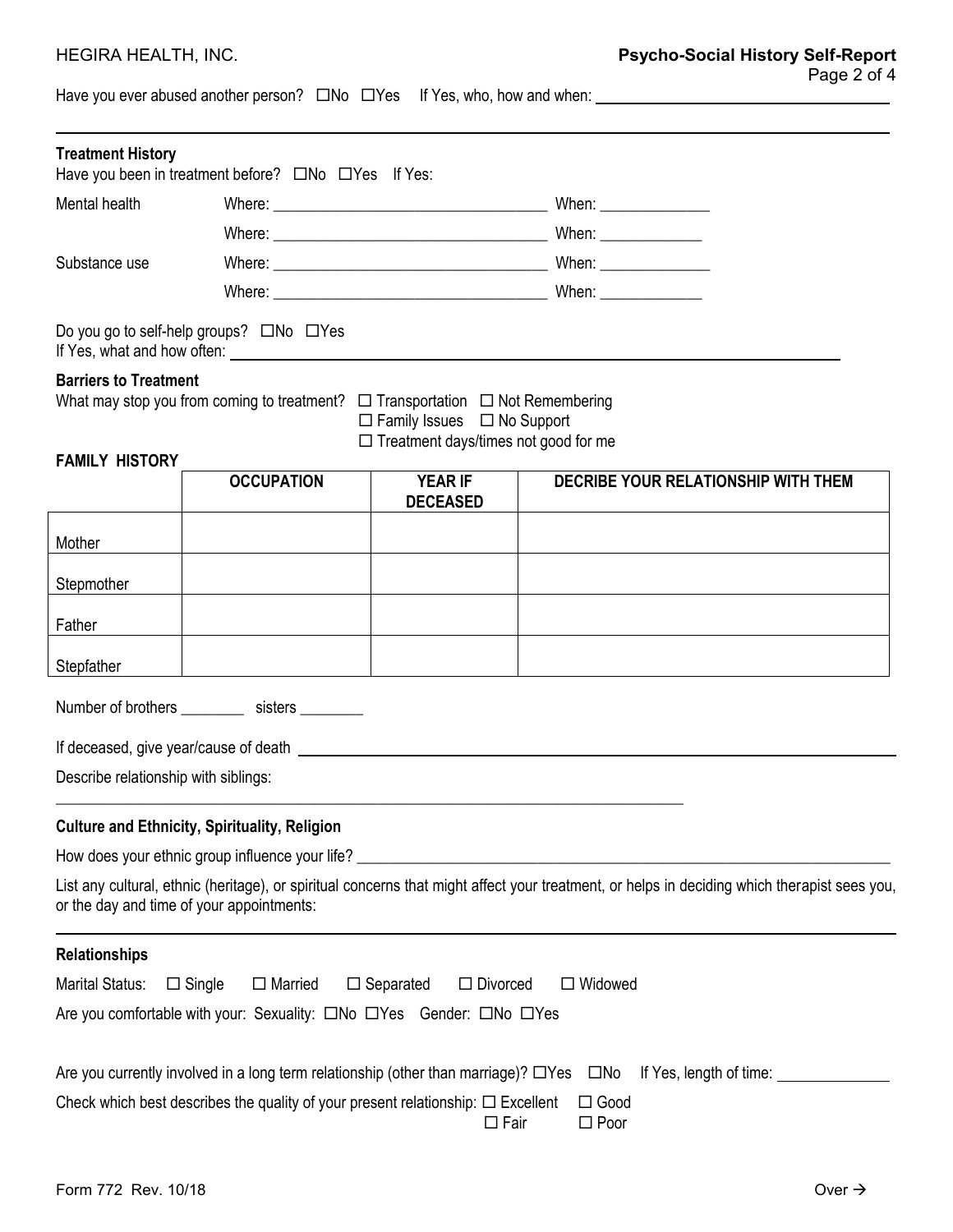| HEGIRA HEALTH, INC.                                                                                                                                                                                                                                                                                                                               |                                                      | <b>Psycho-Social History Self-Report</b>                                                                             |
|---------------------------------------------------------------------------------------------------------------------------------------------------------------------------------------------------------------------------------------------------------------------------------------------------------------------------------------------------|------------------------------------------------------|----------------------------------------------------------------------------------------------------------------------|
| Check areas which you now have conflict: $\square$ Money $\square$ Friends $\square$ Job $\square$ Family<br>$\Box$ Legal problems $\Box$ Alcohol/drug use $\Box$ Mental health problems                                                                                                                                                          |                                                      | Page 3 of 4<br>□Sex □Communication                                                                                   |
|                                                                                                                                                                                                                                                                                                                                                   |                                                      |                                                                                                                      |
|                                                                                                                                                                                                                                                                                                                                                   |                                                      |                                                                                                                      |
|                                                                                                                                                                                                                                                                                                                                                   |                                                      |                                                                                                                      |
| Age/date # of children                                                                                                                                                                                                                                                                                                                            | If divorced, date                                    |                                                                                                                      |
|                                                                                                                                                                                                                                                                                                                                                   | If divorced, date                                    |                                                                                                                      |
| Who currently lives with you? Note that the contract of the contract of the contract of the contract of the contract of the contract of the contract of the contract of the contract of the contract of the contract of the co                                                                                                                    |                                                      |                                                                                                                      |
| <b>Recreation/Socialization</b>                                                                                                                                                                                                                                                                                                                   |                                                      |                                                                                                                      |
| How would you describe your friendships? $\Box$ No friends $\Box$ Just people I know a little                                                                                                                                                                                                                                                     | $\Box$ Both close friends and people I know a little |                                                                                                                      |
|                                                                                                                                                                                                                                                                                                                                                   |                                                      |                                                                                                                      |
| <b>Education</b><br>Circle highest grade completed in school: 6 7 8 9 10 11 12 13 14 15 16 17 18 19+<br>Did you attend trade/ technical school? $\square$ No $\square$ Yes If Yes, area of study:<br>Were you ever in special education classes? $\square$ No $\square$ Yes Are you currently in school: $\square$ No $\square$ Yes<br>Employment |                                                      |                                                                                                                      |
|                                                                                                                                                                                                                                                                                                                                                   |                                                      |                                                                                                                      |
|                                                                                                                                                                                                                                                                                                                                                   |                                                      |                                                                                                                      |
| Legal<br>Date<br>If Yes, list:                                                                                                                                                                                                                                                                                                                    | Offense<br>Status/Result                             | <u> 1989 - Johann Harry Harry Barn, mars and de format and design and design and design and design and design an</u> |
| Do you have a case pending in court?<br>$\square$ No $\square$ Yes<br>Are you on probation/parole at this time?<br>$\Box$ No $\Box$ Yes<br>If Yes, dates of probation/parole: _______________<br>to                                                                                                                                               |                                                      |                                                                                                                      |

| Form 772 Rev. | 10/18 |  | ע( |
|---------------|-------|--|----|